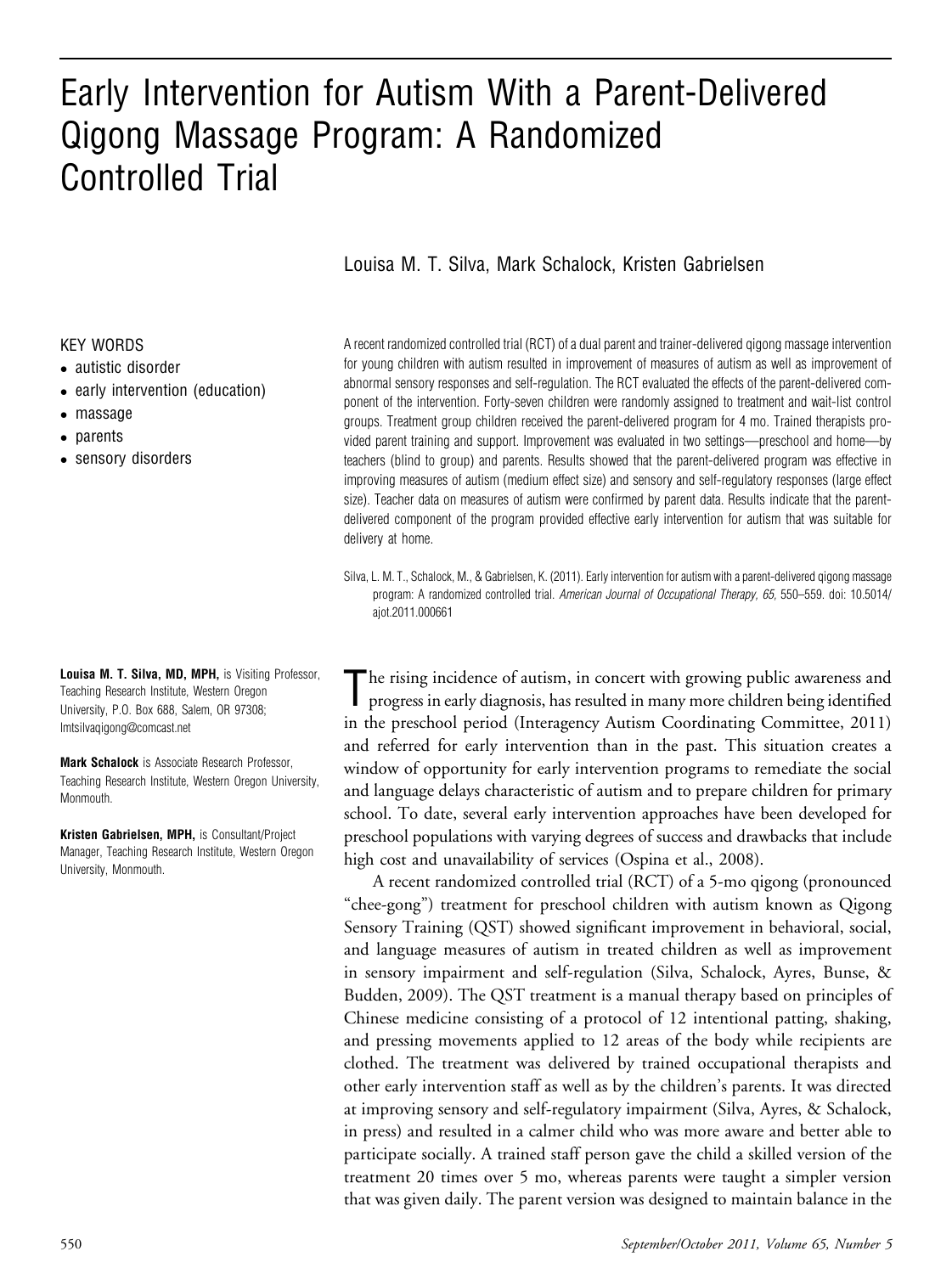child and consolidate the gains on a daily basis. The skilled version was designed to advance the progress of the child.

The 5-mo, 80-hr training for staff to competently deliver the skilled version of the intervention has been described in a previous article (Silva, Ayres, & Schalock, 2008). The training includes basic concepts of Chinese medicine as applied to autism as well as manual skills in working with the wide variety of sensory presentations seen in children on the autism spectrum. By contrast, the parent training is shorter and concentrates on the manual techniques as applied to the individual child. Parents receive an initial 3-hr training, which is augmented with additional coaching during subsequent treatment visits by the trained staff.

Notwithstanding the importance of the results obtained with this intervention, a drawback to its dissemination into state-sponsored early intervention programs in Oregon is that the service time required for the staff component of this intervention—20 half-hour visits over 5 mo—is more than is normally allotted for autism services delivered by occupational therapists. To make the intervention accessible to local early intervention programs, our research team was asked by rural program administrators to develop a parent-delivered intervention that could be supervised by trained staff without requiring direct treatment; the intervention could then be included under the service rubric of parent training. This request coincided with our own desire to optimize the parent-delivered component of the intervention and to conduct a pilot study to evaluate its effect on treatment outcome.

Published research on parent-delivered programs for autism has shown successful outcomes when parents are given adequate training and support, although in some cases less success than when the intervention is delivered by professional staff (Barlow, Powell, Gilchrist, & Fotiadou, 2008; Diggle, McConachie, & Randle, 2003; McConachie & Diggle, 2007). Our experience indicated that the success of the parent component of the intervention depended on parents' being able to incorporate the QST treatment into the child's routine and to follow through with it on a daily basis. When children received consistent, daily treatment, the goals of improved sensory and self-regulation, as well as improved overall learning and behavior, were achieved. Several barriers must be overcome to reach those goals, including the child's refusal of touch on different parts of his or her body, the parent's unfamiliarity with the principles on which QST treatment is based, the parent's unfamiliarity with the healing process that the treatment initiates and drives, and the parent's commitment to the necessity of a daily intervention.

To design a parent training and support program that would provide parents of different educational and cultural backgrounds with the greatest chance of success with the intervention, we first reflected on our 9 yr of experience in teaching parents how to give the intervention. For the 3 preceding yr, we studied the language that parents used to describe what the treatment did for their child, and we turned to this language to develop a curriculum for parents that could communicate the Chinese medicine concepts important to the success of QST. If children were not going to receive the skilled trainer component of the intervention, we would need to teach parents the skills that we had previously transmitted to trainers.

On the basis of these and other considerations, a training and support program for parents was designed and piloted. This program was called the QST Home Program. As with our previous research, we planned to recruit study participants from children receiving autism services in local, state-sponsored early intervention preschool programs. The efficacy of the Home Program would be evaluated against a wait-list control group using an RCT design. Consistent with our previous research, we would also examine the correlation between changes in sensory and self-regulation and changes in autistic behavior.

Subsequently, we planned to treat the wait-list control group with the Home Program and compare the pooled outcomes of the Home Program with previously pooled data from the dual intervention. It had been our impression that the additional time and support that the dual intervention afforded families was important to a successful outcome when (1) children were more severely affected and (2) parents were more severely stressed by the autism. Should differences be identified, the information might guide future research relative to determining the optimal intensity of intervention within a limited resources context.

# Research Questions

- 1. Do children receiving the QST Home Program improve in the classroom setting on measures of autistic behavior as evaluated by preschool teachers blind to group? Do they improve in the home setting on measures of autism and sensory and self-regulation as reported by their parents?
- 2. Do children in the Home Program and the Dual Program experience equivalent outcomes on measures of autism and sensory and self-regulation?
- 3. Are there differences in outcomes between the Dual and Home Program interventions relative to the severity of autism and the severity of parent stress?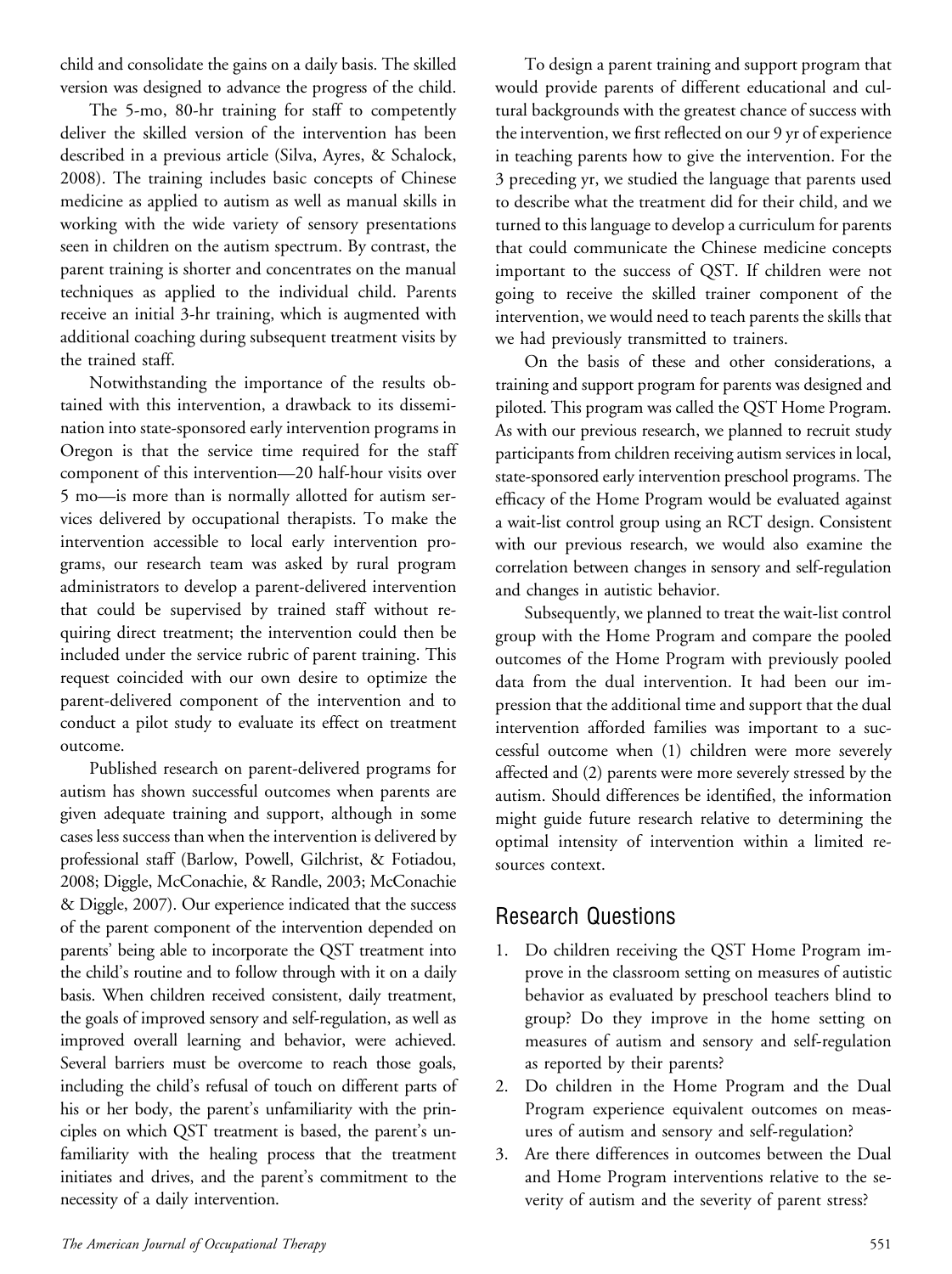# Method

# **Participants**

Recruitment was conducted by sending an invitation letter to parents of children ages 3–6 yr receiving autism services from state-funded, early intervention programs in the Salem and Portland areas in Oregon. Criteria for entry into the study included age <6 years; receiving early intervention services for autism; and no complicating medical diagnoses or chronic medication, including no active medical therapies for autism such as chelation. Most children attended early intervention preschools 5–10 hr per week. Mean age was 58 mo. Parents agreed not to begin additional interventions for autism during the study, to transport their children to the training and support visits, and to give their child a daily QST treatment for the duration of the study.

Children were randomly assigned to treatment and wait-list control conditions using a random number generator. The study was carried out with Western Oregon University Institutional Review Board approval.

## QST Parent Training and Support Program

Parent training began with a 3-hr group training that was attended by one or both parents or caregivers and the trainer who would be working with them. The research and reasoning behind the intervention was explained, and then parents and caregivers practiced the 12 parts of the treatment on each other under the guidance of a trainer until they could do each movement correctly. They were also given an introduction to the predictable changes that children experience in response to treatment and how to modify their manual technique and parenting approach accordingly. In addition, they were given a booklet, a DVD, and a chart explaining QST and covering the didactic material given in the 3-hr training (Silva, 2008).

After the 3-hr group training, the coaching and support program was delivered in 7 weekly, 30-min support meetings at which parents and caregivers brought the child to the clinic to meet with the trainer. During these support meetings, the trainer observed and coached the parent giving the massage and evaluated and recorded fidelity to the QST procedures. During the first half of this study, trainers reported that all parents had incorporated the treatment into the child's daily routine and were providing it correctly. During the second half of the study, two families did not continue to give the daily treatment after the last coaching session. All trainers participating in the research program had previously graduated from the 80-hr QST skill-based curriculum (Silva et al., 2008).

## Treatment Protocol

The QST protocol takes approximately 15 min for the parents to deliver and consists of a sequence of 12 patting, shaking, or pressing movements modified according to the physical responses of the child as described in the manual. (The QST Home Program training and support program for parents is described in full in a parent training manual and DVD titled "Qigong Massage for Your Child With Autism: A Home Program From Chinese Medicine" [Silva, 2011].)

The movements have the following actions on the body according to Chinese medicine:

- *Movements 1, 2, 3:* Open up and promote the circulation to the brain and senses.
- Movement 4: Clear additional functional impediments of the ear.
- Movements 5, 6, 7: Promote social interaction, speech, and self-regulation.
- Movements 8, 9: Strengthen digestion and elimination; strengthen physical vitality.
- Movements 10, 11, 12: Calm the child and improve sleep.

## Evaluation Instruments

The Autism Behavior Checklist (ABC; Krug, Arick, & Almond, 1980, 1993) was chosen to evaluate autistic behavior in the classroom and was completed by preschool classroom teachers who were blind to the treatment and control groups. The ABC measures behaviors typical of autism in five domains: sensory, relating, body and object use, language, and social and self-help. It is part of the Autism Screening Instrument for Educational Planning 3 (Krug, Arick, & Almond, 2003), an autism evaluation tool commonly used for evaluation and planning for children with autism spectrum disorders, and is well known to the special education teachers who participated in this study. The ABC provides raw scores ranging from 0 to 167. A score of  $\geq$ 54 is consistent with autism. Eaves and Williams (2006) reported an  $\alpha$  coefficient of .89.

The parent version of the Pervasive Developmental Disorders Behavior Inventory (PDDBI; Cohen & Sudhalter, 2005) was used to measure social and language abilities and maladaptive behavior. High levels of internal consistency have been reported ( $\alpha s = .80-.98$  across domains and constructs). The PDDBI generated an autism composite score that was a composite measure of autism severity in the home setting. The Sense and Self-Regulation Checklist (SSC; Silva & Schalock, in press)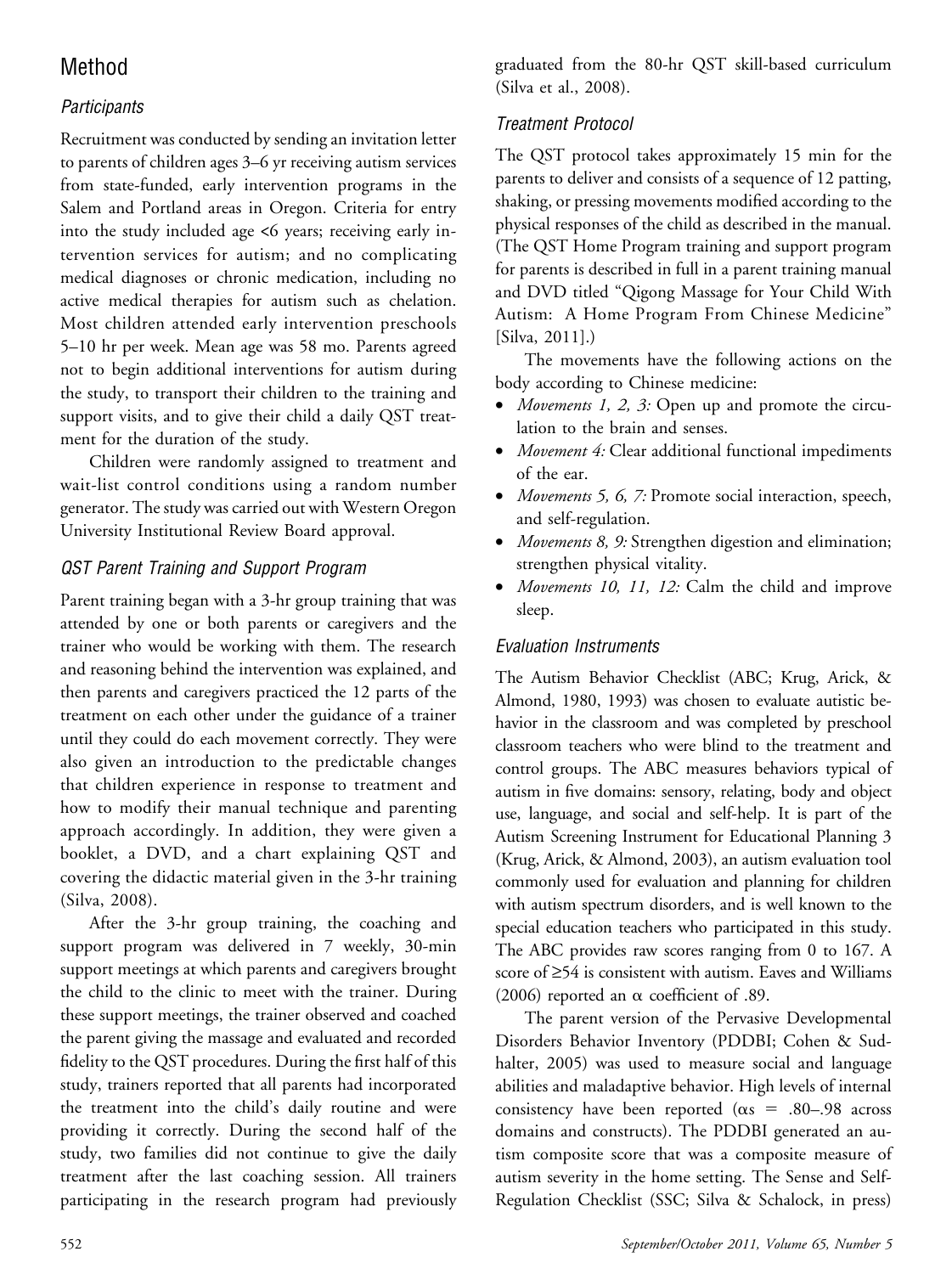was developed to measure sensory and self-regulatory symptoms commonly reported by parents. Sense scores range from 0 to 75, and self-regulation scores range from 0 to 99. This instrument has demonstrated relatively high levels of internal consistency ( $\alpha$  = .87). The Autism Parenting Stress Index (APSI; Silva & Schalock, 2011) was developed to measure parent stress in 13 aspects of autism of concern to parents. Current validation data indicate reasonable levels of internal consistency ( $\alpha = .83$ ).

#### Statistical Analysis

Pretest–posttest paired  $t$  tests were conducted for all treatment and control groups to determine whether, over the course of the study, there were any significant gains (either statistical and practical) in the treatment and control groups. After these initial  $t$  tests, we approached data analysis somewhat differently for each of the three hypotheses tested.

Preassessment scores for intervention and control groups were analyzed to determine equivalence. This information was important in determining the appropriate analyses for testing the main hypotheses of the study. Independent t tests were conducted on measures of autistic behavior and parental stress. Multiple analysis of variance (MANOVA) was used separately for the PDDBI and SSC. Post hoc Bonferroni-adjusted individual  $t$  tests for independent samples were conducted to further test group equivalence on the preassessment outcome measures to document more precisely any differences that might exist on more specific impairments and abilities.

If indicated, a series of analysis of covariance (ANCOVA) and multivariate analysis of covariance (MANCOVA) analyses with Bonferroni adjusted post hoc analyses were conducted to determine the significance (both statistical and practical) of any treatment effects. These analyses were conducted separately on the various measures using postassessment scores as the dependent variables, group as the independent variable, and preassessment scores as covariates. SPSS (Version 18; IBM Corp., Somers, NY) generates partial  $\eta^2$  as an effect size estimate in the General Linear Model (Haase, 1983; Tabachnick & Fidell, 1989). Partial  $\eta^2$  is equivalent to  $R^2$ . Using the formula for deriving  $r$  from Cohen's  $d$  (Hedges, 1982), it is possible to establish ranges in partial  $\eta^2$  that coincide with Cohen's (1988) original small, medium, and large classifications, with .01–.06 indicating a small effect size, .06–.14 indicating a medium effect size, and >.14 indicating a large effect size.

Equivalence testing of Dual and Home Program treatment outcomes was done using the confidence interval (CI) approach (Schuirmann, 1981, 1987). Equivalence testing is useful when the researcher wants to show that two means are not statistically different and requires the identification of a clinically significant difference  $(\delta)$ between outcomes of competing treatments. In practice,  $\delta$  is often chosen to be a percentage (usually 15%–25%) of the mean of the comparison group (Mecklin, 2002). This number is then used to create a tolerance interval around zero beyond which equivalence would be rejected. For this analysis, the dual treatment group was used as the standard of comparison, and the  $\delta$  was selected as 15% of the adjusted mean postassessment score. A unique tolerance interval was constructed for each outcome variable, and the 95% CI for the difference in adjusted mean scores between Dual Program and Home Program groups was compared with the tolerance interval.

We used Pearson correlation analysis to determine the relationship between sensory regulation impairment and autism. This analysis informed the assessment of whether differential treatment effects might be found in the Dual and Home Programs on the basis of severity of sensory regulation impairment. We used a two-way MANOVA approach with treatment type and a level-of-severity dichotomous variable as factors on PDDBI postassessment scores to determine whether there were differential effects in treatments by initial severity of sensory regulation impairment or severity of parent stress.

## Results

Forty-seven children (33 boys and 14 girls) met eligibility criteria. Of the initial 47 children, 28 children were assigned to the intervention group and 19 children were assigned to the wait-list control group. Uneven groups were the result of multiple sibling pairs within the participants. One family dropped out of the control group (1 child). Two families dropped out of the treatment group (4 children), and two additional families (3 children) dropped out of the second intervention group shortly after enrollment. Subsequently, pretest and posttest data were collected on 24 children in the initial intervention group and 18 children in the wait-list control group. Pretest– posttest data were collected on an additional 15 children in the wait-list control group during their intervention condition.

#### Pre- to Postassessment Changes: Home Program Versus Control Group

Analyses of pretest and posttest scores indicated significant improvement for treatment group participants. Effect size estimates are mostly in the large range  $(\geq.60)$ . No significant differences were obtained for wait-list control group participants. These results are shown in Table 1.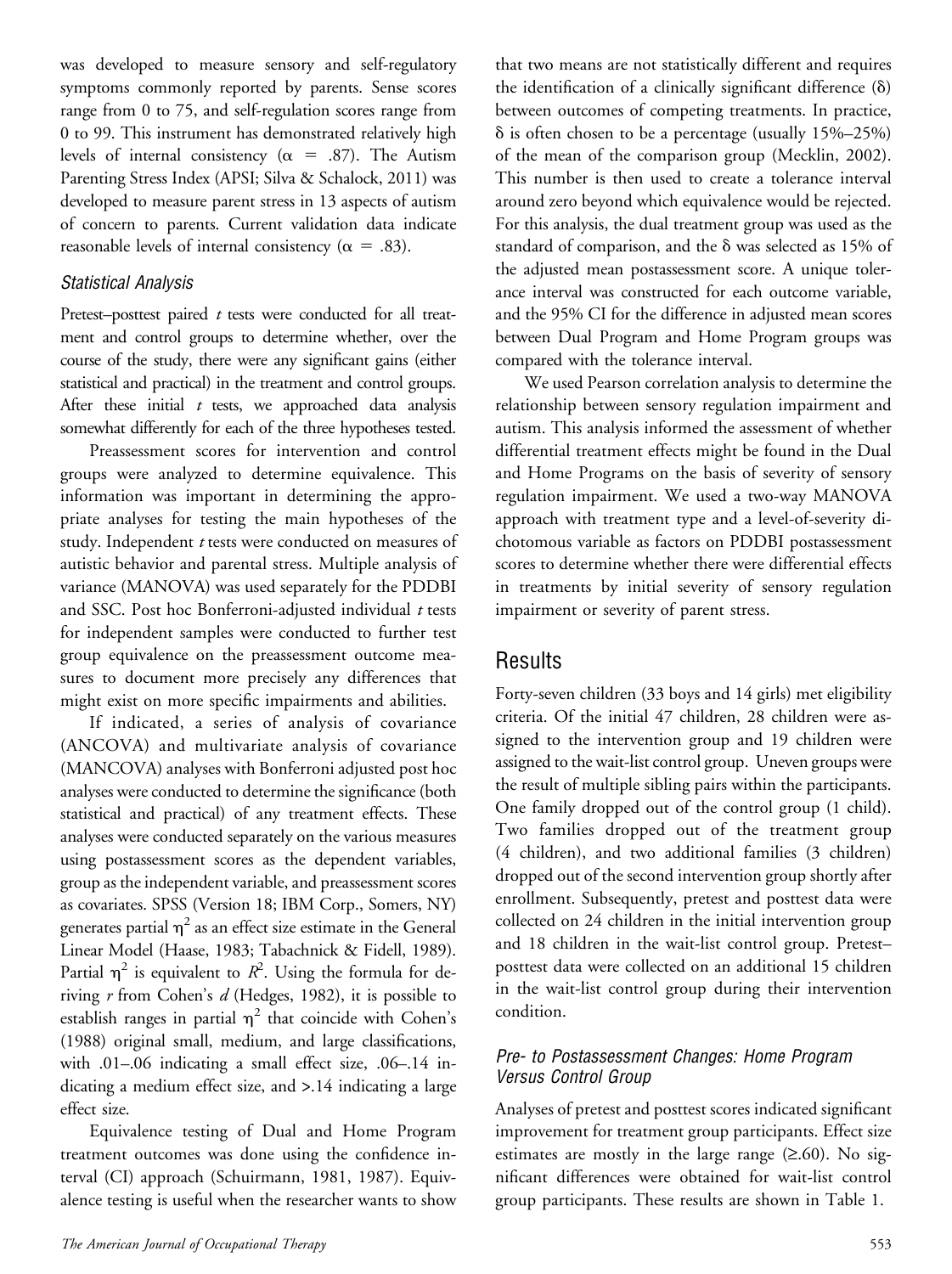#### Preassessment Equivalence: Home Program Versus Control Group

Analysis of the preassessment data for the Home Program treatment and wait-list control group participants completing the study indicated no significant differences in preassessment scores between groups on any of the measures. Independent  $t$  tests and Bonferroni-adjusted post hoc  $t$  tests within MANOVA generated  $t$  statistics ranging from 1.986 to 0.305 with corresponding  $p$  values ranging from .057 to .763. Inspection of the means and standard deviations in the two groups indicate consistently greater variance in the wait-list control group even though means are relatively consistent. The presence of these differences in the data and the deviations from full random assignment indicated ANCOVA and MANCOVA would be preferable to test for main treatment effects and control for initial differences.

#### Treatment Effects: Home Program Versus Control Group

Treatment effects varied across measures. Medium effects were found for the teacher measure of autistic behavior, but significant and large effects were found for parent measures of PDDBI Sensory, Behavior, the Autism Composite score, Sensory Impairment, Self-Regulation Impairment, and Parent Stress. Small effects were found for parent measures of Language and Social Abilities. These results are shown in Table 2.

In several cases, MANCOVA analyses produced statistically insignificant  $F<sub>s</sub>$ , yet medium to large partial  $\eta^2$  effect size estimates, indicating the small sample sizes

yielded insufficient power in the analysis. This was the case for the Teacher ABC and the PDDBI.

#### Pretest–Posttest Gains: Pooled Home Program Versus Pooled Dual Program Treatment Group

Although the significant and small gains were found with the Home Program intervention on all measures, significant and large gains were found for all measures for children in the Dual Program intervention. In all cases,  $p$  values were more significant for the Dual Program intervention. Although effect size estimates were generally larger for the Dual Program treatment, we found some inconsistencies across the two interventions along with inconsistencies in the raw change scores across the interventions. These results can be explained by the differences in standard deviations and sample sizes across treatment groups (Table 3).

#### Preassessment Equivalence: QST Home Versus Dual Treatment Group

Analysis of the preassessment data for the Home Program and Dual Program treatment group participants in this study indicated that there were significant differences in preassessment scores between groups on several of the measures. Additional inspection of the means and standard deviations in the two groups indicated inconsistency as well. The presence of these differences in the data and the deviations from full random assignment indicated ANCOVA and MANCOVA were needed to test for differential treatment effects and control for initial differences.

Table 1. Qigong Sensory Training Home Program Treatment and Wait-List Control Group Scores

|                                                        | <b>Treatment Group</b> |             |                                       |         |        |                  |    | Wait-List Control Group |                                       |        |      |           |  |
|--------------------------------------------------------|------------------------|-------------|---------------------------------------|---------|--------|------------------|----|-------------------------|---------------------------------------|--------|------|-----------|--|
| Scale                                                  |                        |             | N Preassessment Postassessment Change |         | p      | Cohen's <i>d</i> |    |                         | N Preassessment Postassessment Change |        | D    | Cohen's d |  |
| <b>Teacher Autism</b><br><b>Behavior Checklist</b>     | 17                     | 76.3 (19.6) | 56.1 (26.4)                           | $-20.2$ | .00045 | 1.03             |    | 76.7 (30.1)             | 75.3 (38.9)                           | $-1.4$ | .901 | 0.05      |  |
| <b>Parent Stress Index</b>                             | 39                     | 24.0(12.1)  | 15.0(8.7)                             | $-9.0$  | .00001 | 0.74             | 18 | 22.2(11.2)              | 22.3(11.1)                            | 0.1    | .966 | 0.01      |  |
| Parent PDDBI ( $M = 50$ ,<br>$SD = 10$                 |                        |             |                                       |         |        |                  |    |                         |                                       |        |      |           |  |
| Sensory score                                          | 29                     | 56.4 (10.6) | 50.1 (11.8)                           | $-6.3$  | .0003  | 0.59             | 18 | 56.5(11.5)              | 55.6 (10.0)                           | $-0.9$ | .693 | 0.08      |  |
| <b>Maladaptive Behavior</b><br>(AWP/C)                 | 29                     | 60.9(13.0)  | 52.3 (14.9)                           | $-8.6$  | .00001 | 0.66             | 18 | 61.8(15.8)              | 61.3(15.2)                            | $-0.5$ | .797 | 0.03      |  |
| Social/Language/<br>Communication                      |                        |             |                                       |         |        |                  |    |                         |                                       |        |      |           |  |
| Abilities (REXSCA/C)                                   | -29                    | 49.9 (11.4) | 53.0 (10.7)                           | 3.1     | .001   | 0.27             | 18 | 51.6(12.1)              | 53.1(12.2)                            | 1.5    | .232 | 0.12      |  |
| Autism Composite Score                                 | 29                     | 59.8 (11.1) | 50.9 (14.8)                           | $-8.9$  | .00001 | 0.80             | 18 | 60.2 (15.9)             | 58.9 (12.3)                           | $-1.3$ | .557 | 0.08      |  |
| Sense and Self-Regulation<br>Sense Checklist (0-75) 38 |                        | 38.1(12.1)  | 28.5 (12.2)                           | $-9.6$  | .0001  | 0.79             | 18 | 40.6 (14.6)             | 39.4 (12.6)                           | $-1.2$ | .641 | 0.08      |  |
| Self-Regulation<br>Checklist (0-99)                    | 38                     | 49.1 (11.7) | 39.2 (14.7)                           | $-9.9$  | .00003 | 0.85             | 18 | 48.9 (12.7)             | 49.2 (11.6)                           | 0.3    | .914 | 0.02      |  |

Note.  $M =$  mean;  $SD =$  standard deviation; PDDBI = Pervasive Developmental Disorders Behavior Inventory; AWP/C = Approach/Withdrawal Problems Composite; REXSCA/ $C =$  Receptive/Expressive Social Communication Abilities Composite.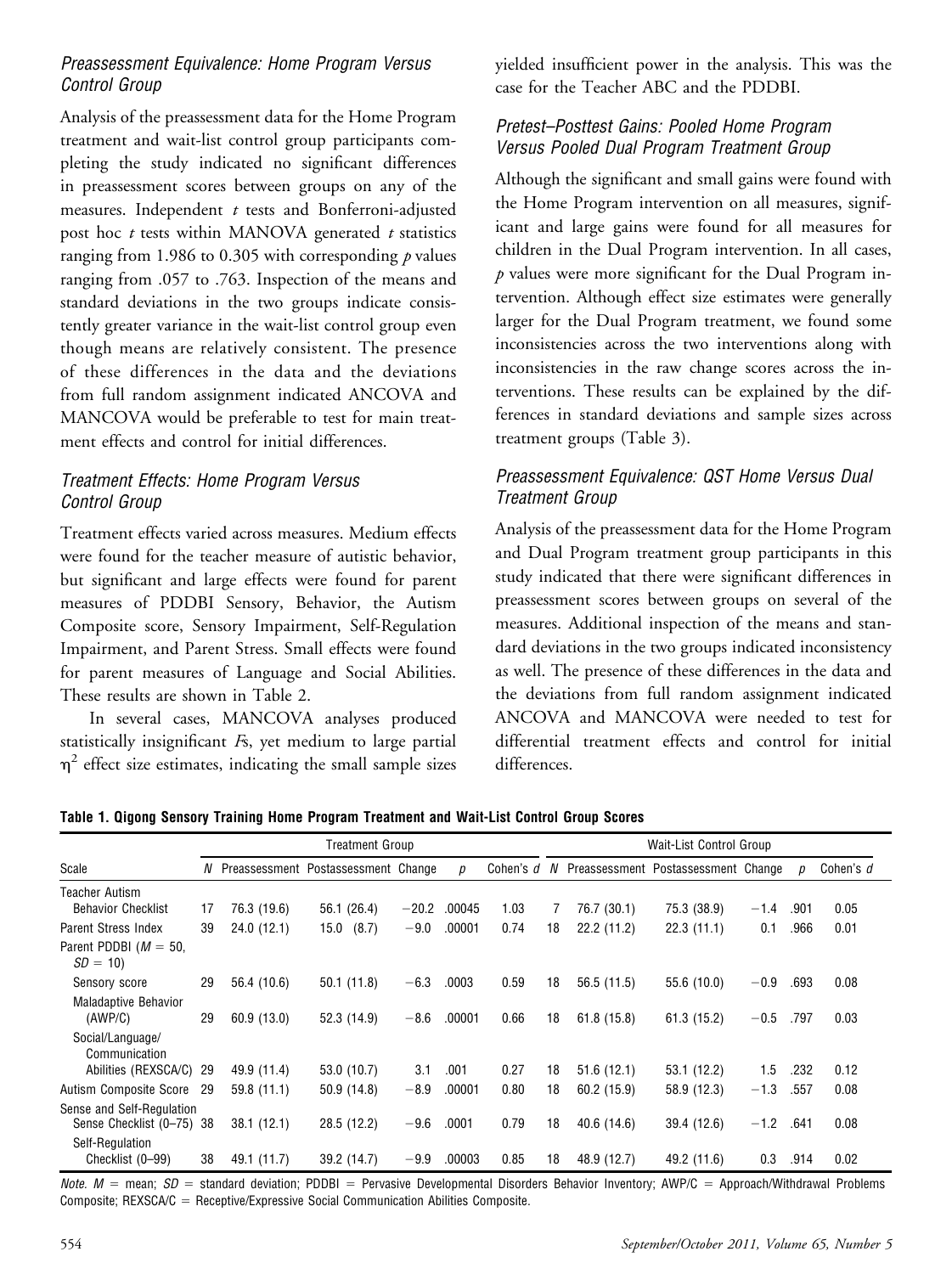#### Table 2. Summary of Analysis of Covariance (ANCOVA) and Multivariate Analysis of Covariance (MANCOVA) Results for Intervention Effects on Measures of Sensory Impairment, Behavior, and Developmental Skills

|                                          | Group Main<br><b>Intervention Effect</b> |        |                         |  |  |  |
|------------------------------------------|------------------------------------------|--------|-------------------------|--|--|--|
| Variable                                 | $\mathsf{F}^{\mathrm{a}}$                | D      | Partial n <sup>2b</sup> |  |  |  |
| Univariate ANCOVA analyses               |                                          |        |                         |  |  |  |
| Autism Behavior Checklist (0-167)        | 1.116                                    | .309   | .074                    |  |  |  |
| Parent Stress Index                      | 15.141                                   | .0003  | .219                    |  |  |  |
| Multivariate analyses: Parent PDDBI      |                                          |        |                         |  |  |  |
| Post hoc ANCOVA                          | 2.407                                    | .066   | -202                    |  |  |  |
| Sensory score                            | 4.906                                    | .032   | .107                    |  |  |  |
| Maladaptive Behavior (AWP/C)             | 10.025                                   | .003   | .196                    |  |  |  |
| Language/Social Abilities (REXCSA)       | 1.194                                    | .281   | .028                    |  |  |  |
| Autism Composite score                   | 9.116                                    | .004   | .182                    |  |  |  |
| Multivariate Sensory and Self-Regulation |                                          |        |                         |  |  |  |
| Post hoc ANCOVA                          | 5.618                                    | .002   | .256                    |  |  |  |
| Sense Checklist                          | 12.164                                   | .001   | .193                    |  |  |  |
| <b>Self-Regulation Checklist</b>         | 15.626                                   | .00002 | .235                    |  |  |  |

Note. Pretreatment scores were used as covariates to control for initial dif $f$ erence. PDDBI = Pervasive Developmental Disorders Behavior Inventory;  $AWP/C = Approach/Withdrawal Problems Composite; REXSCA = Recep$ tive/Expressive Social Communication Abilities.

<sup>a</sup>MANCOVA *F*s are the Pillai's Trace.

<sup>b</sup>Partial  $\eta^2$  as an effect size estimate can be categorized as small (.01–.06), medium (.06-.14), or large (>.14).

#### Equivalence of Treatment Effects: QST Home Program Versus Control Group

ANCOVA and MANCOVA were used to determine whether any of the differences in pre–post results shown in Table 3 rose to the level of statistical difference. They did not. In comparing treatment effects between the Dual and Home Programs, none of the differences were significant. *Fs* ranged from 1.624 to 0.001 with corresponding  $p$  values ranging from .207 to .976 (Table 4).

To determine whether the effects were then equivalent, we used a CI approach, which compared a predetermined zone of equivalence to a 95% CI around the difference in adjusted mean postassessment scores. We determined the conservative zone of equivalence as being within  $+15%$  of the postassessment score of the Dual Program intervention, with the mean equal to 0.

Treatment effects were deemed equivalent when the 95% CI for the differences in adjusted mean postassessment scores fell wholly within the predetermined zone of equivalence. Treatment effects were deemed indeterminate if the 95% CI for the differences in adjusted mean postassessment scores extended beyond the zone of equivalence in either direction. Using this analysis, it was determined that the treatment effects were equivalent on PDDBI Sensory Impairment, Maladaptive Behavior, Language and Social Skills, and Autism Composite scores. Results were indeterminate for measures of Autism (ABC),

parental stress, and the SSC. These results are also presented in Table 4.

#### Relationship Between Sensory Regulation Impairment and Autism

To determine the relationship between sensory regulation impairment and autism, a series of correlation analyses was conducted. First, the correlation between sensory regulation and autism on pretreatment measures was determined for all children in the Dual and Home Program treatments. Correlations were similar for the Dual and Home Program treatments. This was followed by correlations between pretreatment measures of sensory regulation and changes in measures in autism. Correlations were in opposite directions, and the difference in coefficients was statistically significant ( $z = 2.504$ ). Finally, correlations between change scores on measures of sensory regulation and autism were conducted. Again, correlations were similar for the Dual and Home Program treatments.

Results indicate that there might be a relationship between level of sensory regulation impairment at pretreatment and the effectiveness of the Dual and Home Program treatments.

#### Treatment by Severity-of-Impairment Interaction Effects

To determine whether the Home and Dual Programs had differential effects depending on the severity of initial parent stress or initial sensory regulation impairment, we ran separate two-way MANOVAs comparing pretest and posttest scores on the PDDBI scales. In both cases, Box's (1949) test for equality of covariance matrices were insignificant.

Parental Stress by Treatment. Treatment type was not significant,  $F(4, 82) = 0.242$ ,  $p = .914$ . Initial Parental Stress was not significant, either,  $F(4, 82) = 0.296$ ,  $p =$ .880. Similarly, the interaction between treatment type and parental stress was not significant,  $F(4, 82) = 1.63$ ,  $p = .174$ .

Post hoc two-way ANOVAs found significant interaction effects between treatment type and level of parental stress for behaviors,  $F(1, 85) = 4.218$ ,  $p = .043$ , and overall autism,  $F(1, 85) = 5.839$ ,  $p = .018$ . In both cases, children with more stressed parents in the Dual Program intervention and less stressed parents in the Home Program intervention experienced significantly greater improvements.

Sensory and Self-Regulation Impairment by Treatment. Treatment type was not significant,  $F(4, 98) = 0.591$ ,  $p = .670$ . Sensory and systems impairment was not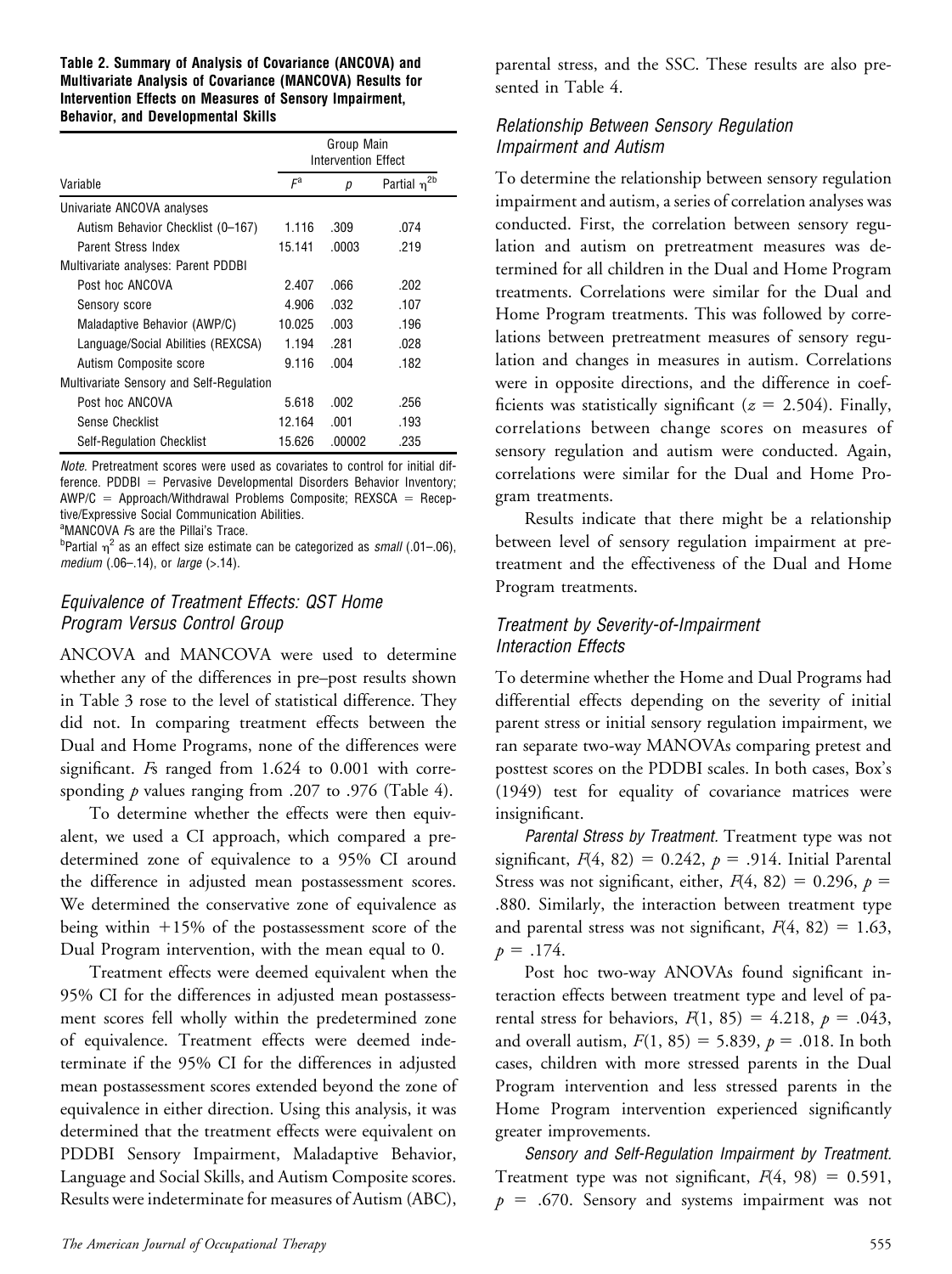|  |  |  |  |  |  |  |  |  |  | Table 3. Qigong Sensory Training (QST) Home Program and Dual Program Treatment Group Scores |  |  |
|--|--|--|--|--|--|--|--|--|--|---------------------------------------------------------------------------------------------|--|--|
|--|--|--|--|--|--|--|--|--|--|---------------------------------------------------------------------------------------------|--|--|

|                                                        |    | QST Home Program Treatment Group |                                                    |         |       |           |        | QST Dual Program Treatment Group |                                     |         |        |           |
|--------------------------------------------------------|----|----------------------------------|----------------------------------------------------|---------|-------|-----------|--------|----------------------------------|-------------------------------------|---------|--------|-----------|
| Scale                                                  |    |                                  | <i>n</i> Preassessment Postassessment Change $p <$ |         |       | Cohen's d | $\eta$ |                                  | Preassessment Postassessment Change |         | p<     | Cohen's d |
| Autism Behavior                                        |    |                                  |                                                    |         |       |           |        |                                  |                                     |         |        |           |
| Checklist                                              | 17 | 76.3 (19.6)                      | 56.1 (26.4)                                        | $-20.2$ | .001  | 1.03      | 119    | 65.2 (27.0)                      | 48.3 (26.3)                         | $-16.9$ | .00001 | 0.63      |
| Parent Stress Index                                    | 39 | 24.0(12.1)                       | (8.7)<br>15.0                                      | $-9.0$  | .0001 | 0.74      | 71     | 22.3<br>(9.9)                    | 14.9<br>(7.5)                       | $-7.4$  | .00001 | 0.75      |
| Parent PDDBI ( $M = 50$ ,<br>$SD = 10$                 |    |                                  |                                                    |         |       |           |        |                                  |                                     |         |        |           |
| Sensory score                                          | 29 | 56.4 (10.6)                      | 50.1(11.8)                                         | $-6.3$  | .001  | 0.59      | 76     | 54.2<br>(9.8)                    | (9.8)<br>47.4                       | $-6.8$  | .00001 | 0.69      |
| <b>Maladaptive Behavior</b><br>(AWP/C)                 | 29 | 60.9(13.0)                       | 52.3 (14.9)                                        | $-8.6$  | .0001 | 0.66      | 76     | 57.9 (10.2)                      | 47.7<br>(9.1)                       | $-10.2$ | .00001 | 1.0       |
| Social/Language/<br>Communication                      |    |                                  |                                                    |         |       |           |        |                                  |                                     |         |        |           |
| Abilities (REXSCA/C) 29                                |    | 49.9 (11.4)                      | 53.0 (10.7)                                        | 3.1     | .01   | 0.27      | 76     | 51.5 (10.8)                      | 55.8 (11.2)                         | 4.3     | .00001 | 0.40      |
| Autism Composite Score 29                              |    | 59.8(11.1)                       | 50.9(14.8)                                         | $-8.9$  | .0001 | 0.80      | 76     | 55.2 (11.2)                      | 44.9 (11.6)                         | $-10.3$ | .00001 | 0.92      |
| Sense and Self-Regulation<br>Sense Checklist (0-75) 38 |    | 38.1(12.1)                       | 28.5 (12.2)                                        | $-9.6$  | .001  | 0.79      | 92     | 43.5 (15.2)                      | 31.1(13.3)                          | $-12.4$ | .00001 | 0.82      |
| Self-Regulation<br>Checklist (0-99)                    | 38 | 49.1 (11.7)                      | 39.2 (14.7)                                        | $-9.9$  | .0001 | 0.85      | 92     | 33.2(17.1)                       | 24.3(22.1)                          | $-8.9$  | .00001 | 0.52      |

 $Note.$  PDDBI = Pervasive Developmental Disorders Behavior Inventory; AWP/C = Approach/Withdrawal Problems Composite; REXSCA/C = Receptive/Expressive Social Communication Abilities Composite.

significant, either,  $F(4, 98) = 0.872$ ,  $p = .484$ . However, the interaction between sensory and systems impairment and treatment type was significant  $F(4, 98) = 3.646$ ,  $p = .008$ .

Post hoc two-way ANOVAs found significant interaction effects between treatment type and sensory regulation impairment for behaviors,  $F(1, 101) = 11.53$ ,  $p = .001$ ; language,  $F(1, 101) = 4.70$ ,  $p = .032$ ; and autism,  $F(1, 101) = 8.25$ ,  $p = .004$ . In each case, children with more significant sensory and self-regulation impairment in the Dual Program intervention and less significant sensory and self-regulation impairment in the Home Program intervention experienced significantly greater improvements.

#### Summary of Results

Efficacy of the QST Home Program Compared With Wait-List Control Participants. Scores from the ABC, the APSI, the parent PDDBI, and the SSC were used in this analysis. Significant intervention effects were found for the PDDBI, the SSC, and the APSI. The effect sizes (partial  $\eta^2$ ) were all in the medium to large range.

|                                                                               | Table 4. Summary of Analysis of Covariance (ANCOVA) and Multivariate Analysis of Covariance (MANCOVA) Results for Intervention |  |
|-------------------------------------------------------------------------------|--------------------------------------------------------------------------------------------------------------------------------|--|
| Effects on Measures of Sensory Impairment, Behavior, and Developmental Skills |                                                                                                                                |  |

|                                          |       | Group Main Intervention Effect |                     | СI<br><b>Within Tolerance</b> |  |  |
|------------------------------------------|-------|--------------------------------|---------------------|-------------------------------|--|--|
| Variable                                 | $F^a$ | р                              | Partial $\eta^{2b}$ | (Equivalent)                  |  |  |
| Univariate ANCOVA analyses               |       |                                |                     |                               |  |  |
| Autism Behavior Checklist (0-167)        | 1.230 | .269                           | .010                | No                            |  |  |
| Parent Stress Index                      | 0.222 | .639                           | .002                | No                            |  |  |
| Multivariate analyses: Parent PDDBI      | 0.682 | .606                           | .028                |                               |  |  |
| Post hoc ANCOVA                          |       |                                |                     |                               |  |  |
| Sensory score                            | 0.331 | .567                           | .003                | Yes                           |  |  |
| Maladaptive behavior (AWP/C)             | 1.365 | .246                           | .014                | Yes                           |  |  |
| Language/Social Abilities (REXCSA)       | 2.067 | .154                           | .020                | Yes                           |  |  |
| Autism Composite score                   | 1.948 | .166                           | .019                | Yes                           |  |  |
| Multivariate sensory and self-regulation | 1.424 | .245                           | .022                |                               |  |  |
| Post hoc ANCOVA                          |       |                                |                     |                               |  |  |
| Sense Checklist                          | 0.507 | .478                           | .004                | No                            |  |  |
| Self-Regulation Checklist                | 0.894 | .346                           | .007                | No                            |  |  |

Note. Pretreatment scores used as covariates to control for initial difference.  $CI =$  confidence interval; PDDBI = Pervasive Developmental Disorders Behavior Inventory; AWP/C = Approach/Withdrawal Problems Composite; REXSCA/C = Receptive/Expressive Social Communication Abilities Composite. <sup>a</sup>MANCOVA *F*s are the Pillai's Trace.

<sup>b</sup>Partial  $\eta^2$  as an effect size estimate can be categorized as small (.01–.06), medium (.06–.14), or large (>.14).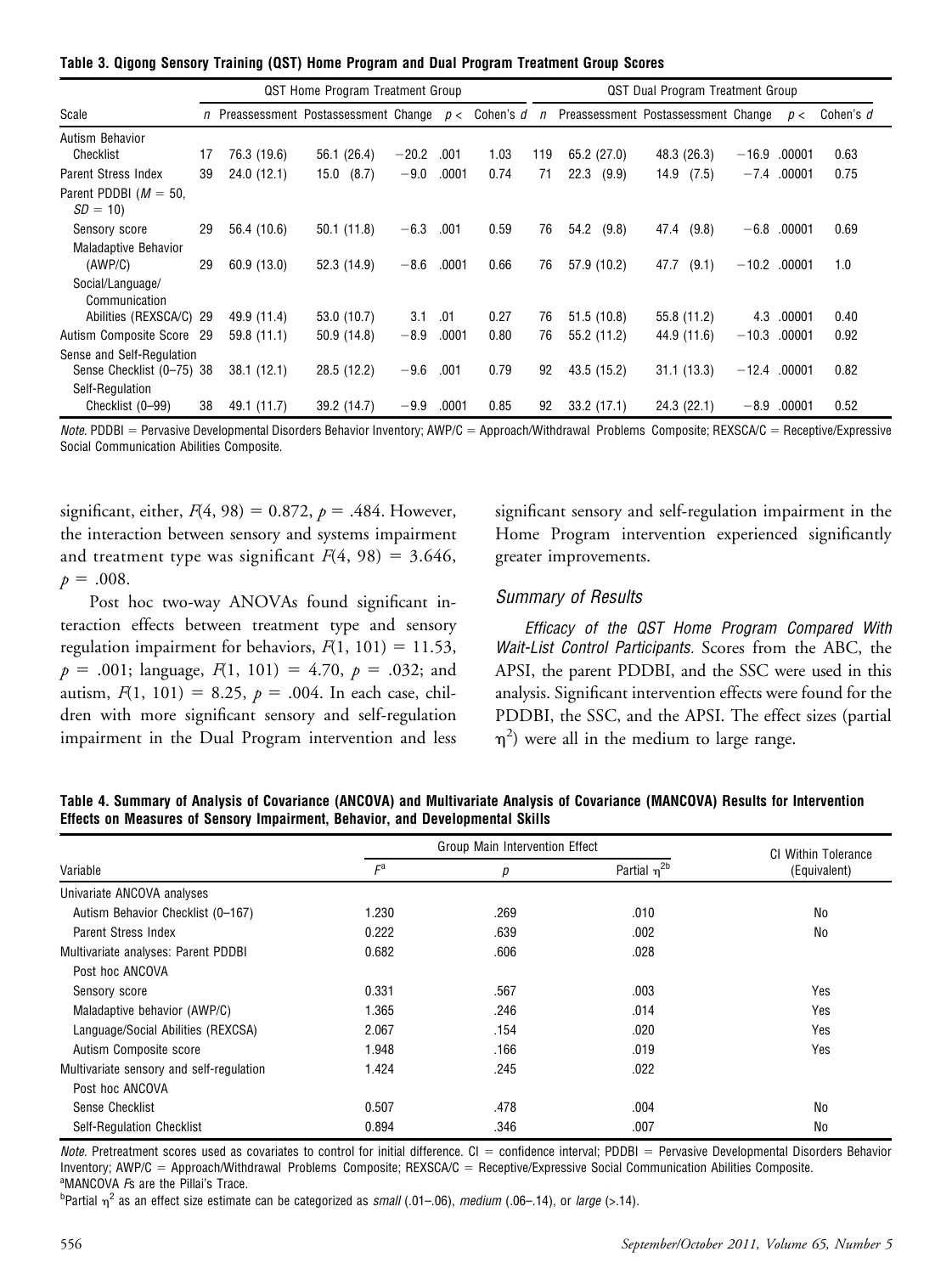Equivalence of the Dual and Home Program Treatments' Effects. No significant differences were found in outcomes from the Dual and Home Program treatments. Moreover, results were found to be equivalent on several outcomes. Results were indeterminate for several outcomes (neither statistically significant nor equivalent). Given the relatively small sample sizes and large variances, these findings are encouraging.

Differential Effects of Dual and Home Program Treatments by Severity of Initial Condition. No main effects were found for either type of treatment or severity of initial condition separately. A main effect was found for the interaction between treatment and severity of sensory and selfregulation impairment on the PDDBI scales. Post hoc analyses indicated interaction effects for both parental stress and initial severity of impairment on several of the PDDBI scales, with more severely impaired participants doing better in the Dual Program treatment and less severely impaired participants doing better in the Home Program treatment.

## Discussion

This pilot study is the most recent in a decade of research collaboration among the Teaching Research Institute, Western Oregon University, and several state-sponsored early intervention programs in Oregon. It originated in response to a request from early intervention program administrators to develop a parent-delivered treatment program that, in contrast to the QST Dual Program, would require less staff support and no direct treatment by staff. In making the request, administrators were aware that this intervention might have less power than the dual intervention and that research has shown that parents are sometimes less successful in delivering a skilled program than trained staff. Nevertheless, they were interested in whether a parent-delivered intervention might be a viable option.

We set out to measure two types of efficacy: (1) Was the training and support program adequate (i.e., were parents able to learn the QST treatment and follow through with it on a daily basis for 4 mo), and (2) did the intervention result in any measurable differences in the children in the home and preschool setting? If these questions could be answered in the affirmative, then administrators had a third question: Do the results of this pilot study suggest that this intervention can be used before or in place of the more staff-intensive Dual Program intervention and, if so, according to what criteria?

The results show that the training and support program was adequate for parents to learn to give the treatment correctly and to incorporate it into the family's daily routine. Trainers observed parents giving the treatment on

seven occasions and reported that it was being done correctly. Evaluation of outcomes in the classroom setting by preschool teachers showed a decrease in autistic behavior with a small effect size. Evaluation of outcomes in the home setting by parents confirmed the improvement reported by teachers. The results of the group as a whole showed that the Home Program had less power than the Dual Program but was nonetheless of benefit both in the school and in the home settings.

It was not surprising that the more severely affected children and their correspondingly more severely stressed parents had significantly better outcomes with the Dual Program than with the Home Program. The Dual Program gave children 20 additional treatments from QST trainers that were not included in the Home Program and, in so doing, gave parents 13 additional support and coaching sessions to develop parent QST skills than were included in the Home Program. With more child treatment and parent coaching directed toward situations of greater severity, outcomes were better.

What was surprising is that less severely affected children (and their correspondingly less stressed parents) had significantly better outcomes with the Home Program than with the Dual Program. We cannot be certain that these results will be replicated in a larger group, because the numbers were small and the variances large by the time we divided our sample size into more and less severe. Nevertheless, we are reasonably certain that what made the difference is that the Home Program was more empowering for parents than the Dual Program by virtue of the fact that it was only the parent who gave the treatment. As such, the parents quickly came to realize that they had the power to make their child better. This was far beyond their expectations. We observed that most parents entered the QST program without particular confidence in the treatment or their ability to give it, but the experience of giving a treatment and seeing their child improve as a result of their efforts was tremendously empowering and confidence building for parents in the Home Program. By contrast, the Dual Program parents did not have this experience; rather, they tended to give the credit for improvement to the trainers and did not as readily understand their critical role in the success of treatment. Whether the children sensed their parents' attitudes and emotions or whether the parents were simply more relaxed and positive as a result of being empowered with a sense of agency and confidence, we feel that the Home Program parents may well have been able to give a more effective treatment.

What we can conclude from this discussion is that a baseline level of parent QST skills was adequately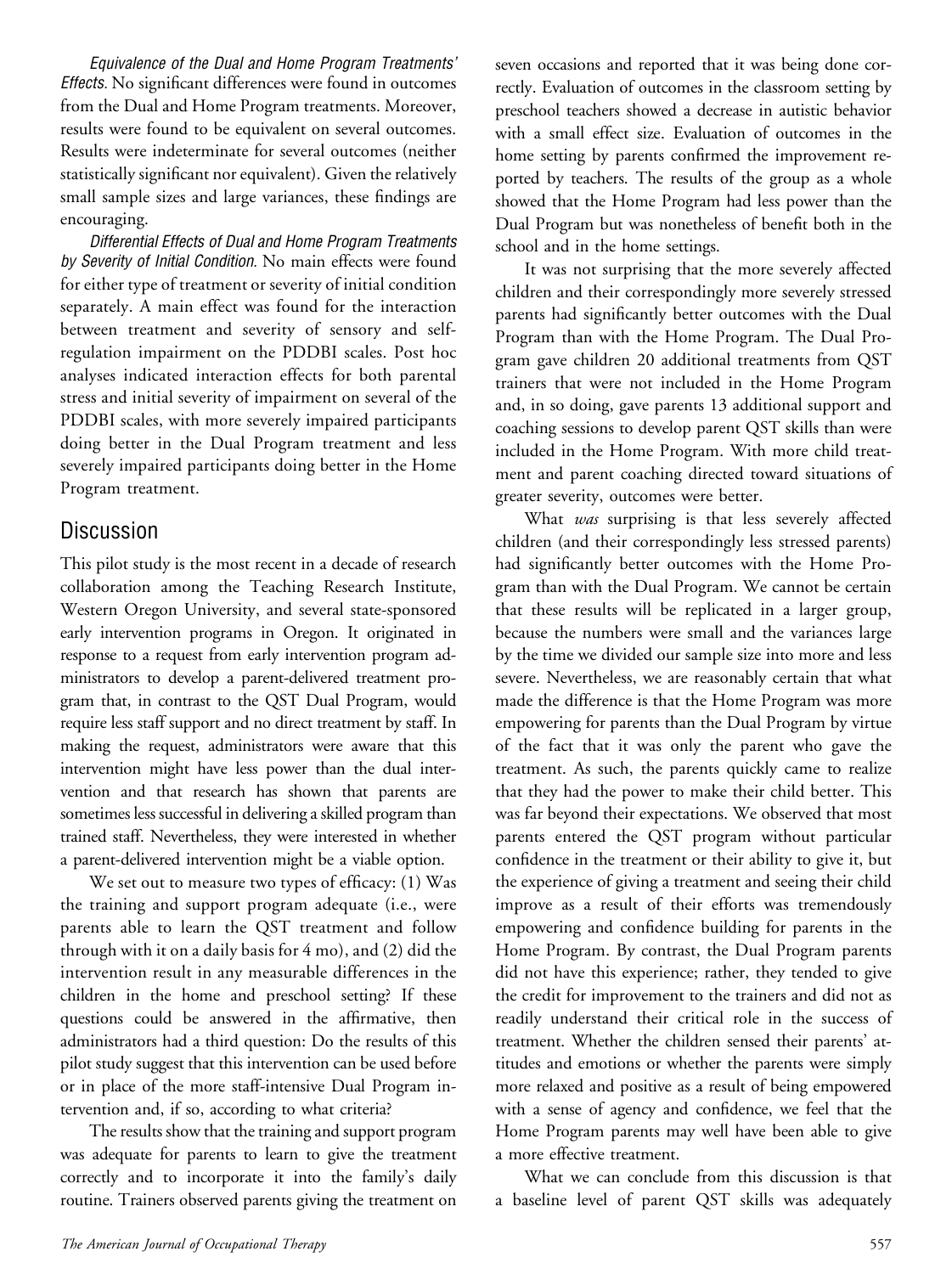transmitted by the Home Program and that it was sufficient to result in good outcomes for children who had less severe autism. This baseline level of skills did not result in equally good outcomes for more severely affected children, and these children required more intense intervention for better outcomes. We also came away with a sense of the importance of the parents' sense of agency and confidence to treatment outcomes.

At issue is the range of severity of autism and the skills needed to treat it with QST. Severity of autism, in our experience, is reflected on the skin of the child in the severity of his or her reactions to touch of the 12 parts of the body encompassed by the 12 QST movements. According to principles of Chinese medicine, these reactions are specifically reflective of the location and degree of impairment. QST is a skill-based tactile therapy that is specifically tuned to the child's tactile responses, and the QST parent and trainer training is rich in strategies to transform these from discomfort and avoidance into pleasure and relaxation. This transformation takes time and skills: The more severe the impairments are, the more time and skills are required on the part of both parent and trainer to navigate the child's difficulties.

In conclusion, perhaps our response to the administrators' third question is that the Home Program can be considered first-line therapy for less severely affected children, and the Dual Program can be reserved as initial treatment of those who are more severely affected. In the meantime, we hope to be able to reach more definitive conclusions by carrying out a larger study exploring the relative effect of the Home and the Dual Programs on both children and parents.  $\blacktriangle$ 

# Acknowledgments

We gratefully acknowledge the families and early intervention programs that participated in our research. In addition, we thank the Curry Stone Foundation and Northwest Health Foundation, whose generous support made this research possible.

# References

- Barlow, J. H., Powell, L. A., Gilchrist, M., & Fotiadou, M. (2008). The effectiveness of the Training and Support Program for parents of children with disabilities: A randomized controlled trial. Journal of Psychosomatic Research, 64, 55–62. doi:10.1016/j.jpsychores.2007. 06.006
- Box, G. E. P. (1949). A general distribution theory for a class of likelihood criteria. Biometrika, 36, 317–346.
- Cohen, I. L., & Sudhalter, V. (2005). PDD Behavior Inventory. Lutz, FL: Psychological Assessment Resources.
- Cohen, J. (1988). Statistical power analysis for the behavioral sciences (2nd ed.). New York: Academic Press.
- Diggle, T., McConachie, H. R., & Randle, V. R. (2003). Parent-mediated early intervention for young children with autism spectrum disorder. Cochrane Database of Systematic Reviews, 2003. CD003496. doi: 10.1002/ 14651858.CD003496
- Eaves, R., & Williams, T., Jr. (2006). The reliability and construct validity of ratings for the Autism Behavior Checklist. Psychology in the Schools, 43, 129–142. doi:10.1002/ pits.20122
- Haase, R. F. (1983). Classical and partial eta square in multifactor ANOVA designs. Educational and Psychological Measurement, 43, 35-39. doi:10.1177/001316448304300105
- Hedges, L. V. (1982). Statistical methodology in meta-analysis. Princeton, NJ: Educational Testing Service.
- Interagency Autism Coordinating Committee. (2011). 2011 IACC strategic plan for autism spectrum disorder research. Washington, DC: U.S. Department of Health and Human Services. Retrieved May 26, 2011, from http://iacc.hhs. gov/strategic-plan/2011/index.shtml
- Krug, D., Arick, J., & Almond, P. (1980). Behavior checklist for identifying severely handicapped individuals with high levels of autistic behavior. Journal of Child Psychology and Psychiatry, and Allied Disciplines, 21, 221–229.
- Krug, D., Arick, J., & Almond, P. (1993). Autism screening instrument for educational planning. Austin, TX: Pro-Ed.
- Krug, D., Arick, J., & Almond, P. (2003). ASIEP–3: Autism Screening Instrument for Educational Planning. Los Angeles: Western Psychological Services.
- McConachie, H., & Diggle, T. (2007). Parent-implemented early intervention for young children with autism spectrum disorder: A systematic review. Journal of Evaluation in Clinical Practice, 13, 120–129. doi:10.1111/j.1365- 2753.2006.00674.x
- Mecklin, C. J. (2002, April). The use of equivalence testing in conjunction with standard hypothesis testing and effect sizes. Paper presented at the annual meeting of the American Educational Research Association, New Orleans, LA.
- Ospina, M. B., Krebs Seida, J., Clark, B., Karkhaneh, M., Hartling, L., Tjosvold, L., et al. (2008). Behavioural and developmental interventions for autism spectrum disorder: A clinical systematic review. PLoS ONE, 3, e3755. doi: 10.1371/journal.pone.0003755
- Schuirmann, D. (1981). On hypothesis testing to determine if the mean of the normal distribution is contained in a known interval. Biometrics, 37, 617.
- Schuirmann, D. J. (1987). A comparison of the two one-sided procedure and the power approach for assessing the equivalence of average bioavailability. Journal of Pharmacokinetics and Biopharmaceutics, 15, 657–680. doi: 10.1007/ BF01068419
- Silva, L. M. T. (2008). Qigong at home: The Eastern medicine way to help your child. Salem, OR: Qigong Sensory Training Institute.
- Silva, L. M. T., Ayres, R., & Schalock, M. (2008). Outcomes of a pilot training program in a Qigong massage intervention for young children with autism. American Journal of Occupational Therapy, 62, 538–546.